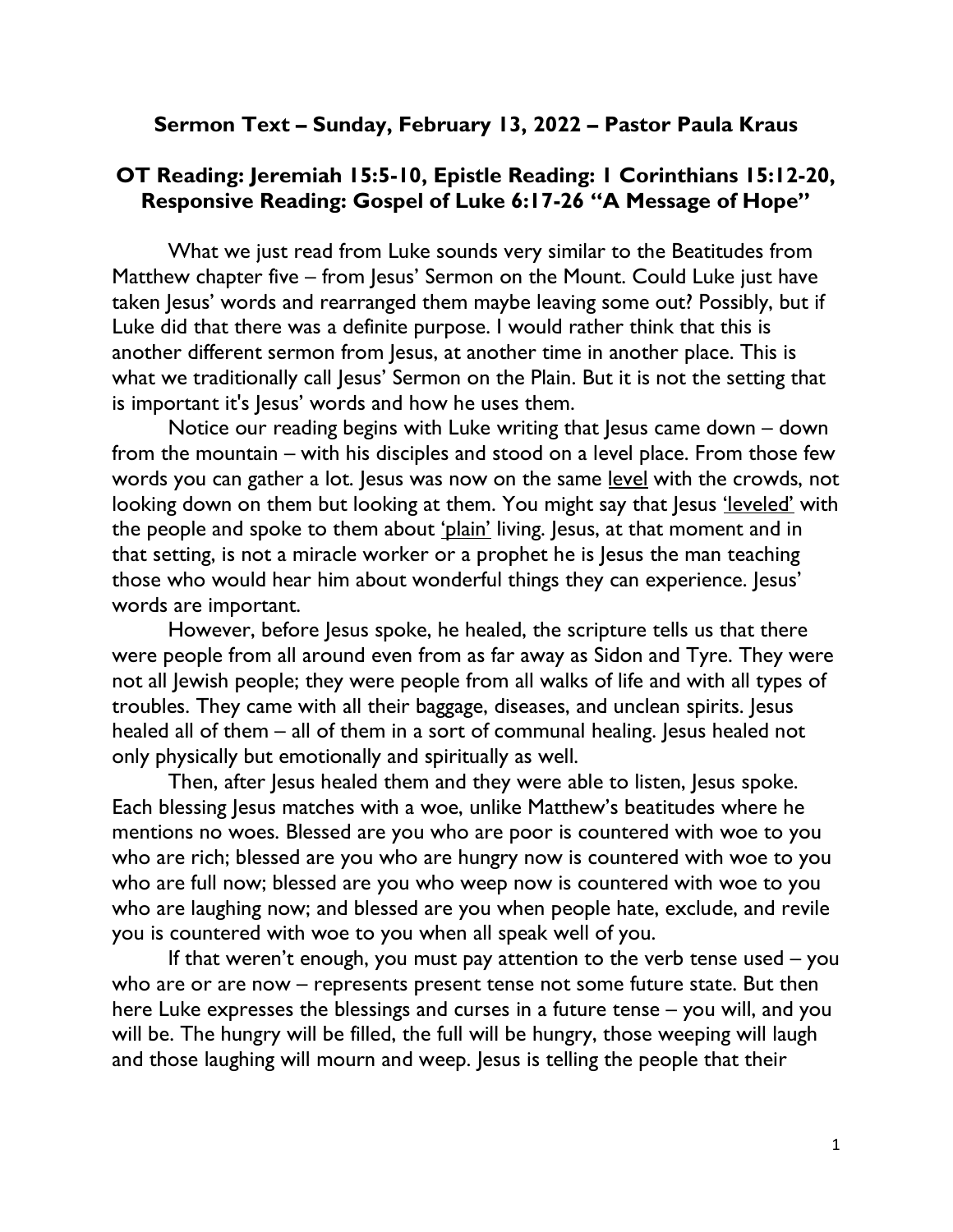current state will change. Through Jesus, God is doing something new, and Jesus' presence will overturn the status-quo.

A close study of Luke's Gospel shows that, for Luke, Jesus' ministry was to the poor, oppressed, and marginalized. Jesus' first teaching in the synagogue after his baptism was from Isaiah 61 – "The Spirit of the Lord is on me, because he has anointed me to preach good news to the poor. He has sent me to proclaim freedom for the prisoners and recovery of sight for the blind, to release the oppressed, to proclaim the year of the Lord's favor" (Luke 4:18&19). That should make us realize that in this Sermon on the Plain, when Jesus says "Blessed are you who are poor" he is referring to the impoverished financially, not merely spiritually impoverished. That would have been most if not all the people present to hear him and receive healing by him on that day. Jesus was himself from a poor family and his followers were poor as well. Jesus was from a poor region and as he traveled healing the sick and teaching, he encountered people who faced oppression and figurative as well as literal imprisonment – they are the ones to receive the good news Jesus brings.

The words Jesus speaks to the poor, the hungry, and the marginalized may have felt to some that Jesus is telling them to be satisfied where they are and consider their plight a blessing. And isn't that just what the Roman occupiers wanted them to hear, accept your lot because those with the power know what you need better than you. BUT, Jesus, in this sermon, is counter cultural. Jesus speaks to the privileged as well. Woe to you who are rich, who have plenty, and woe to you who are praised and elevated in the community – there will be a reckoning. Jesus once again turns the tables [as he does in the temple]. With these words Jesus is upsetting the traditional formula for life, resisting, and defying the many cultural and political forces western society employs to define normal. Jesus is telling us that no matter who we are, how rich or poor or successful or oppressed we think we are, we cannot be confident that our worth or the meaning of our lives depends on our position in society. To quote an old friend, "This too shall pass."

Looking at this scripture – the blessings belong to those who must rely on God for their very existence and those who choose to rely on God. Woes are for those who put their hopes in things of the world for their existence, their money, and their status – those things will fade away, only God is eternal. There are many forces in our culture that tell us God blesses the successful, there is a commercial that proclaims "fortune favors the brave" but are these things reality or just what we want to tell ourselves to justify our lifestyles. Certainly, it is true that God may bless a successful person, success however is not the foundation for blessing. Jesus tells us – blessed are you who are poor. Certainly, the brave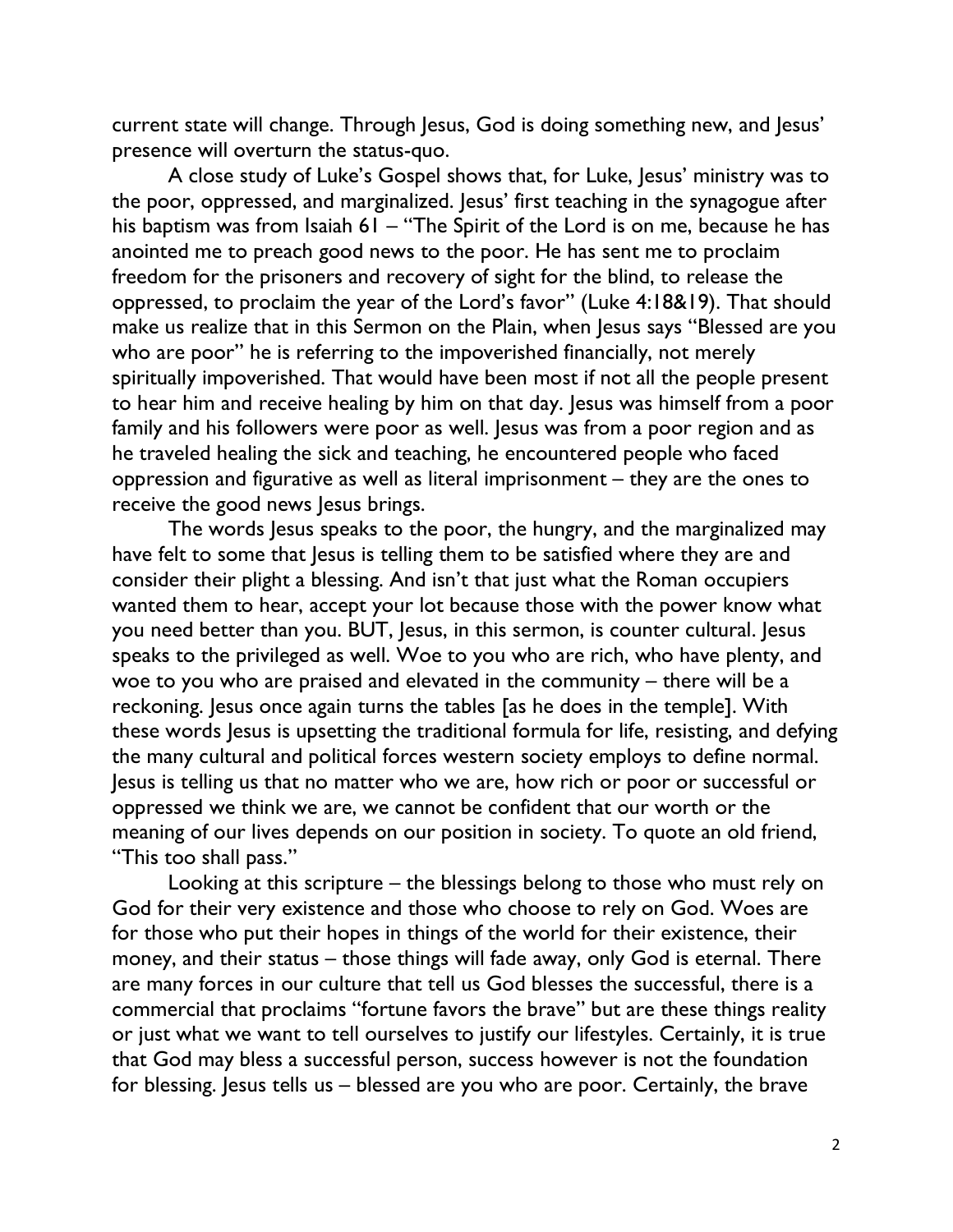can find fortune – anyone can seek and find fortune but that is not because they are blessed by God – even those who experience misfortune find blessings from God. This scripture is a stark reminder to us that both hard times and good times will reverse. They WILL BE reversed; on that we can surely rely.

From here let's look at what the other scriptures we read this morning might be saying in comparison to Jesus' sermon on the plain. Jeremiah tells us that those who turn away from the Lord will live in the wilderness but that trusting in the Lord is like a tree planted by waters – strong, secure, and not anxious. And from Paul's letter to the Corinthians, we question who it is we worship and why. Do we worship Christ only for what we might gain in this life? No, we hope for the future because Christ defeated death in his resurrection, that is why we worship and why we come to this table of remembrance every week – not for what we can gain in this life but for God's promise of eternity. Whatever your lot is in this life it is not permanent, things WILL change.

For some this is a message of hope, for others who have placed their trust in building more barns rather than building up the body of Christ – well not so much. When Jesus says the poor are blessed, it is not poverty that is the blessing but the fact that the poor must trust in more than physical things for their lives. The ability to trust God is the blessing. Those who are poor, hungry, or oppressed find their strength through relationships with each other and God. Jesus indicates, in this passage, that these earthly things are not what bring the blessing – it is looking toward God and relying on relationship within the community that blesses. All to often people with financial means or status rely on their own power for blessing, woe to those whose hope is on the things that wither.

So, what does this mean for us, you, and I as we struggle in this world and worship together in this community of believers? First, I think it says, don't think too highly of yourself lest you too should fall. This is a message to each of us for we are both the sinners and the saved. We can never get it right on our own or be completely secure in our own power or status. We can however be secure that it is our faith in God and God's promise of justice for all creation that brings us hope. We can be secure that fellowship and worshiping together strengthens our faith.

This is after all a message of hope – hope that things will change, hope that even though there is poverty today, that will change. Hope that even though people are starving today, that will change and hope that however much we might struggle or feel depressed and anxious things will change. Jesus has come to overturn what the world considers normal and to turn the tables.